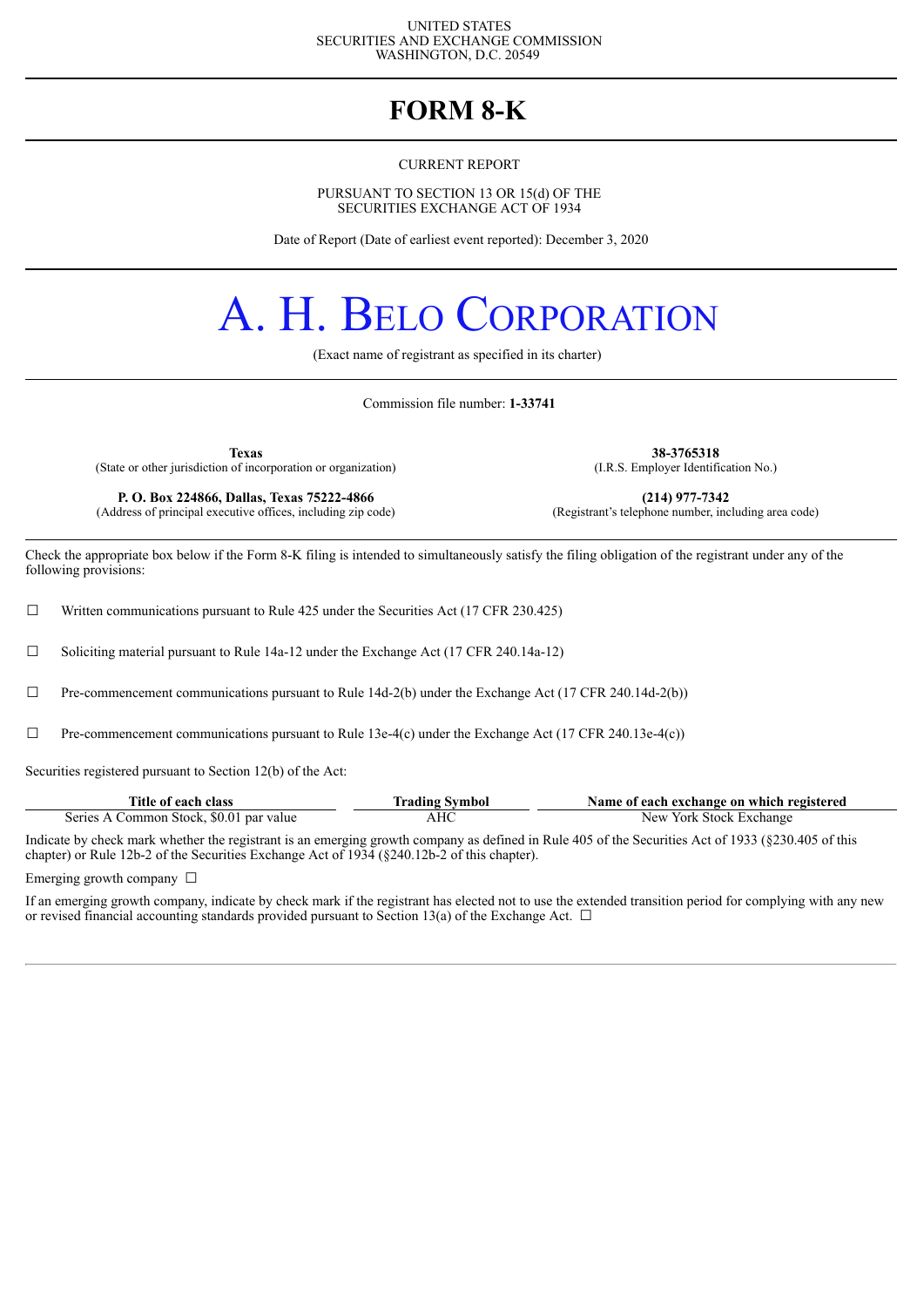#### **Item 5.03. Amendments to Articles of Incorporation or Bylaws; Change in Fiscal Year.**

On and effective December 3, 2020, the Board of Directors approved and adopted an amendment to the Amended and Restated Bylaws of the Company (the "Bylaws"). The Bylaw amendment amends Article III, Section 3 of the Bylaws, and increases the director retirement age from 70 to 72 years of age. The foregoing summary of the Bylaw amendment is qualified in its entirety by reference to, and should be read in conjunction with, the complete text of the Bylaw amendment filed as Exhibit 3.1 to this Current Report and incorporated by reference into this Item 5.03.

#### **Item 8.01. Other Events.**

On December 3, 2020, the Company's Board of Directors approved a first quarter 2021 dividend of \$0.04 per share. The dividend will be payable on March 5, 2021 to shareholders of record at the close of business on February 12, 2021. A copy of the announcement press release is furnished with this report as Exhibit 99.1.

#### **Item 9.01. Financial Statements and Exhibits.**

(d) *Exhibits*.

| <b>Exhibit Number</b> | <b>Description</b>                                                               |
|-----------------------|----------------------------------------------------------------------------------|
| <u>3.1</u>            | <u>Amendment No. 2 to Amended and Restated Bylaws effective December 3, 2020</u> |
| 99.1                  | <u>Press Release issued by A. H. Belo Corporation on December 4, 2020</u>        |
| 104                   | Cover Page Interactive Data File (embedded within the Inline XBRL document)      |
|                       |                                                                                  |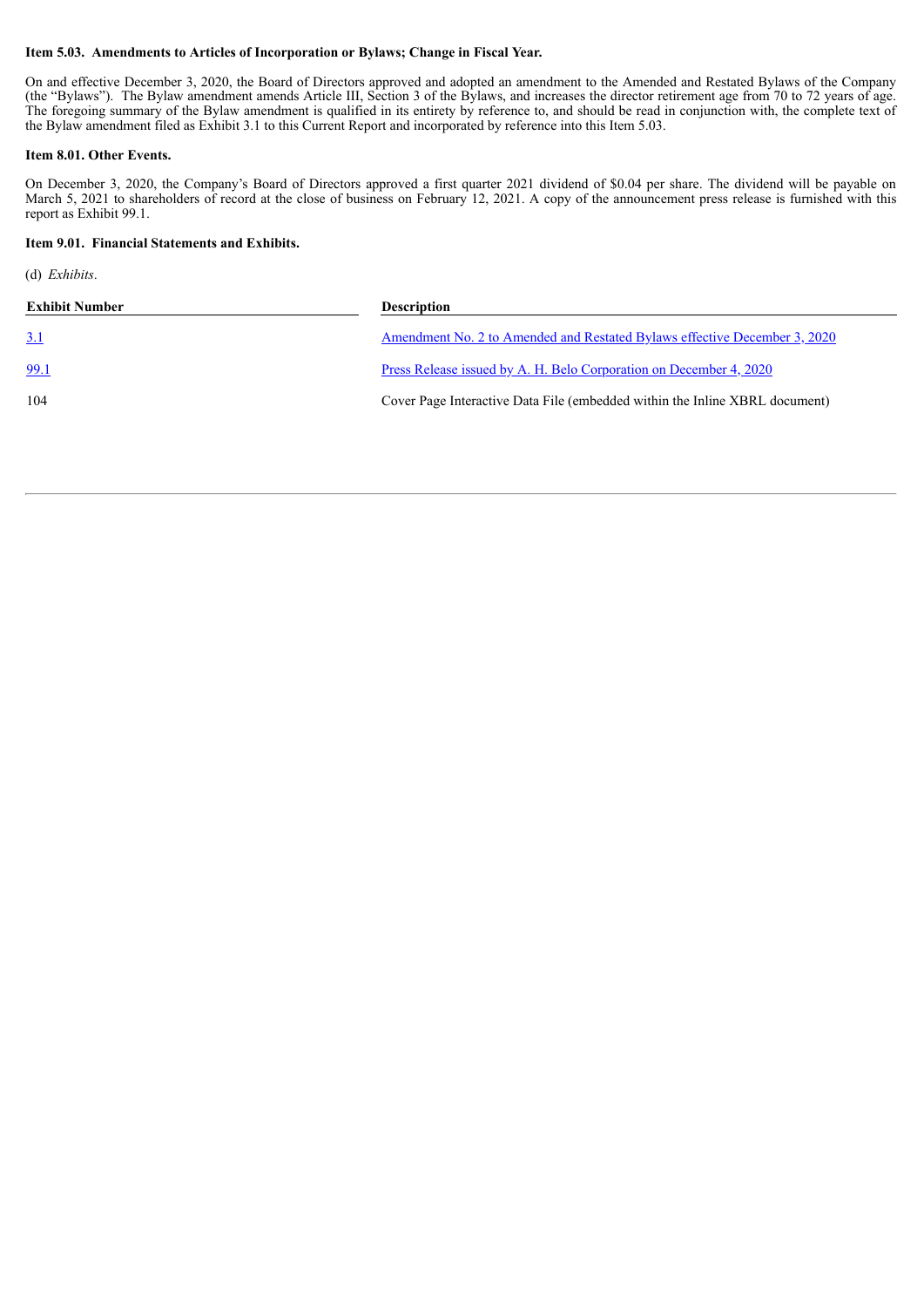#### **SIGNATURE**

Pursuant to the requirements of the Securities Exchange Act of 1934, the Registrant has duly caused this report to be signed on its behalf by the undersigned thereunto duly authorized.

#### Date: December 4, 2020 A. H. BELO CORPORATION

By: /s/ Christine E. Larkin

Christine E. Larkin Senior Vice President/General Counsel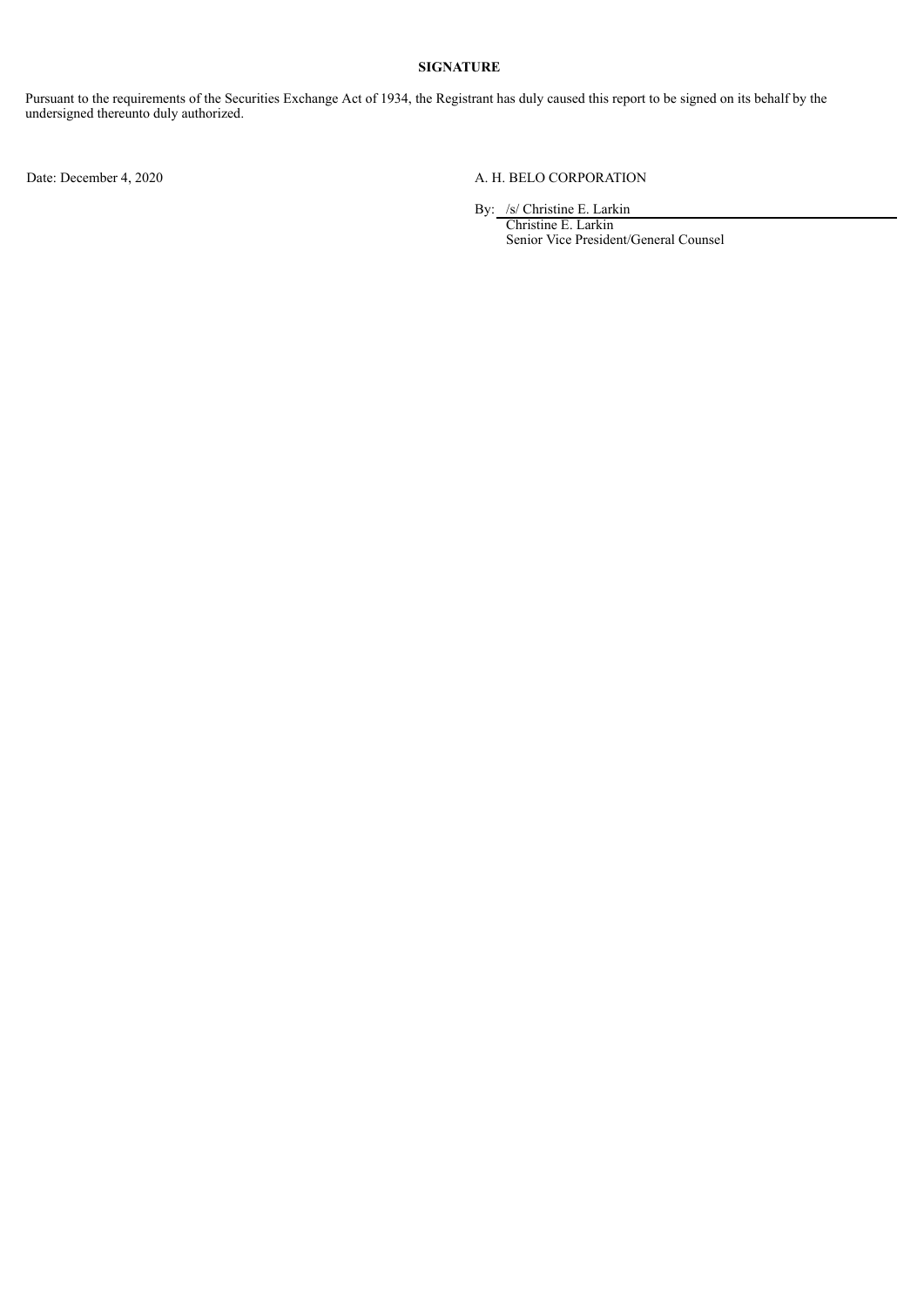#### **Exhibit 3.1 Amendment No. 2 to the Amended and Restated Bylaws of A. H. Belo Corporation (adopted and effective December 3, 2020)**

<span id="page-3-0"></span>NOW, THEREFORE, BE IT RESOLVED, that Article III, Section 3 of the Company's Amended and Restated Bylaws is hereby amended to increase director retirement age from 70 to 72 and to read in its entirety as follows:

"Section 3. Election and Term. The directors, other than the initial Board of Directors, shall be elected at each annual meeting of the shareholders commencing with the 2019 annual meeting, except as provided in Section 4 of this Article, and each director of the corporation shall hold office until the next succeeding annual meeting and until his or her successor is elected and qualified or until his or her death, resignation or removal in accordance with these Bylaws. Directors need not be residents of the State of Texas or shareholders of the corporation.

Notwithstanding the foregoing, no person shall be eligible to stand for election as a director if he or she has attained the age of 72 years. Furthermore, the term of each director shall terminate at the first annual meeting of shareholders following the date on which such director attains the age of 72 years. Notwithstanding anything else in these Bylaws, the term of any director elected, reelected or named to the Board of Directors who was an officer or other employee of the corporation (or of a subsidiary of or other entity controlled by the corporation) at the time he or she was last elected, reelected or named to serve as a director, other than any person who at such time was serving as Chief Executive Officer of the corporation, shall automatically terminate at the first annual meeting of shareholders following the date on which such director ceases to serve as an officer or other employee of the corporation (or of a subsidiary of or other entity controlled by the corporation).<sup>"</sup>